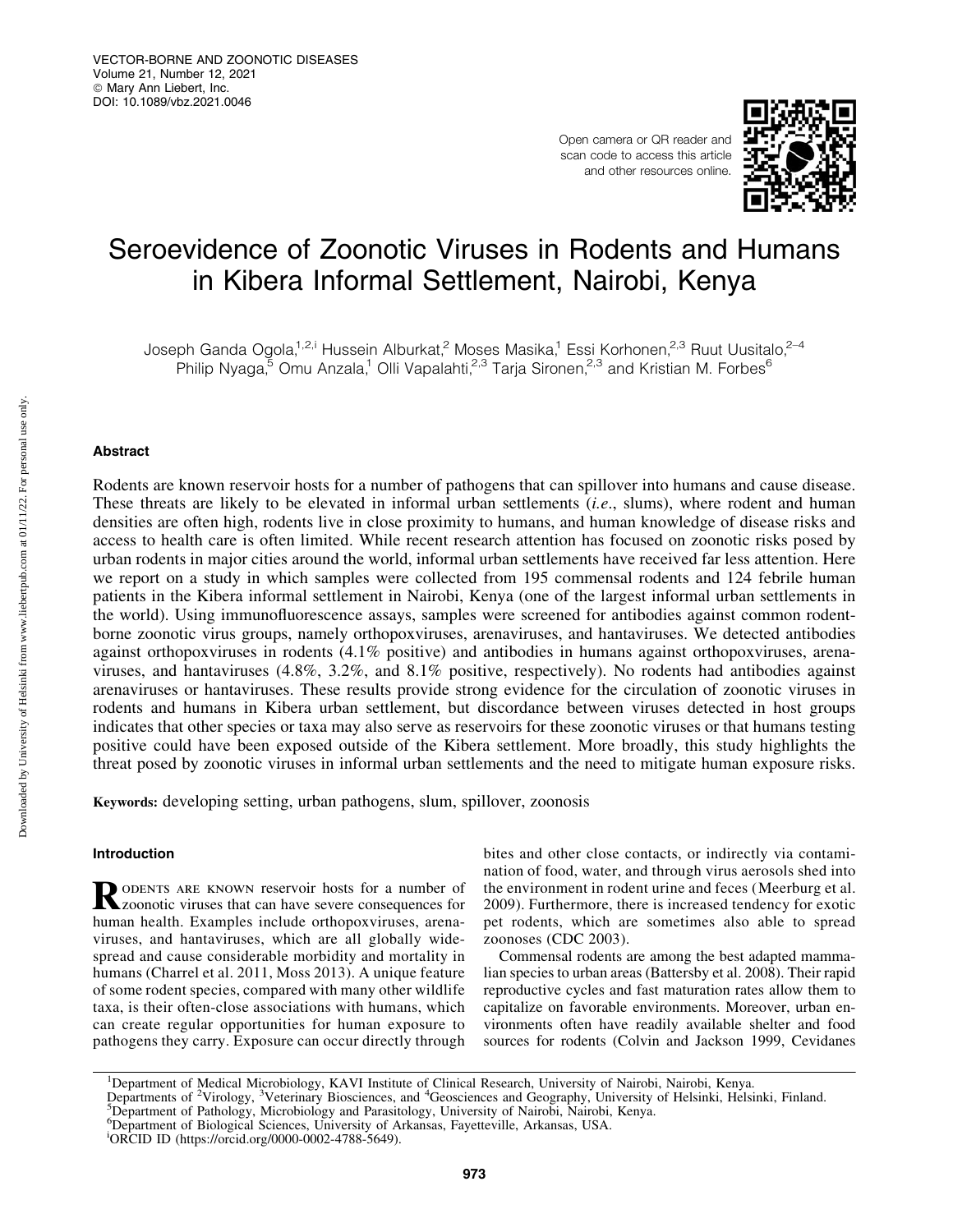et al. 2017), enabling them to maintain high abundances and quickly increase following population disturbances such as human control efforts (Lambropoulos et al. 1999, Fernández et al. 2007). These high-density reservoir host populations can also result in greater diversity and prevalence of pathogens, through mechanisms such as density-dependent transmission and density thresholds for pathogen persistence (Kosoy and Bai 2019), enhancing pathogen exposure and subsequent disease risks for humans.

The number and extent of urban slum settlements have increased dramatically over the past several decades, predominantly in low- and middle-income tropical regions (UN-HABITAT 2015), creating favorable environments for urban rodents. While several studies have investigated urban rodents and their zoonotic pathogens in major cities such as New York (Firth et al. 2014, Williams et al. 2018), informal urban settlements have received less attention despite their often-greater abundance of shelter and food sources for rodents. Moreover, public health knowledge of inhabitants and access to health facilities are often lacking in informal settlements (Ezeh et al. 2017, Lilford et al. 2017), creating ideal conditions for the initiation of zoonotic disease outbreaks that can then spread to other areas.

To address these deficiencies, here we report on a study to investigate zoonotic viruses associated with commensal rodents in the Kibera informal urban settlement in Nairobi, Kenya; one of the largest urban informal settlements in the world (Glass et al. 1989, Childs et al. 1991). While Kibera settlement is known to harbor large populations of rodents (Halliday et al. 2013), information on the viruses they carry and whether they spillover into humans is lacking. We screened both rodents and febrile humans inhabiting Kibera settlement for antibodies against selected major zoonotic virus groups carried by rodents, namely: orthopoxviruses, arenaviruses, and hantaviruses.

### Methods

# Study site

Kibera informal settlement is located in Nairobi, Kenya, about 5 km south of Nairobi city center  $(1^{\circ} 17' 11.0004'' S,$ 36° 49' 2.0028" E). It has an estimated total population of 283,024 people, spread over  $2.5 \text{ km}^2$  of land (Ren et al. 2020). The majority of residents have poor or unreliable income, and either provide unskilled labor at the nearby industrial area of Nairobi or are self-employed with small businesses such as food or grocery shops, hair salons, repair shops, and used goods shops. Most human dwellings in Kibera are basic, measuring about  $12' \times 12'$  each and built with mud walls, corrugated tin roof, and have concrete or dirt floors. Each dwelling houses an average of three inhabitants (APHRC 2014). There is no functional sewerage system in Kibera settlement, with one latrine (hole in the ground) shared among  $\sim$  50 dwellings.

In Kibera informal settlement, undifferentiated febrile illnesses are common with an average of 2.7 cases per person/year for children <5 years and 0.58 cases per person/year for people older than 5 years of age (Feikin et al. 2011). Despite this, the causative agents are in general not known and nothing is known about rodent-borne viruses and their prevalence in Kibera settlement.

#### Rodent trapping and sample collections

Rodent trapping was conducted for 10 consecutive days from February 3 to 13, 2019. Kibera settlement was divided into five areas on the basis of the preexisting administrative zones to ensure geographic spread in trapping sites (Fig. 1).

A total of 300 trap nights were conducted across the 5 focus areas (60 trap nights/area). Traps were distributed to households around a central point in each area ( $\sim$ 3 traps per household). During each trapping night, Sherman live traps (H.B. Sherman Traps, Inc., Tallahassee. FL) baited with small, dried fish were set indoors on the floor against walls and under furniture. Traps were set late in the afternoon and checked the following morning. Additional traps were set in places frequented by inhabitants and known to have large rodent populations, such as a communal dump site and dry sewers. In these sites, traps were set at dusk and periodically checked until midnight by researchers and then removed to prevent theft.

Early the following morning, traps with live rodents were transported to the University of Nairobi laboratory for processing. Trapped rodents were anesthetized using isoflurane gas and then euthanized via cervical dislocation. Biometric data were recorded and were used for taxonomic identification. They included body weight, sex, reproductive status, body length, and tail length; rodents were immediately dissected for the collection of terminal samples. Heart samples were stored in phosphate-buffered saline (PBS) in preparation for serology assays and frozen at  $-20^{\circ}$ C. They were later shipped on dry ice to the University of Helsinki in Finland for diagnostic assays.

### Human sample collections

Human serum samples were collected from febrile patients seeking medical care at three local health facilities located within Kibera settlement from February to June 2017. These facilities predominately serve residents living in the Kibera settlement. Any patient with a temperature of  $37.5^{\circ}$ C or higher was eligible for inclusion in the study. Adult participants provided informed written consent, while adult guardians provided written informed consent for anyone aged <18 years.

Patient's demographic information, including sex and age, was captured with age categorized into two groups; younger than 18 years (children) and older than 18 years (adults). Consenting patients were sent to a nearby hospital laboratory where blood was collected by technicians into 5 mL serum tubes using Vacutainer butterfly needles 21G and 23G and a butterfly needle adaptor. Blood samples were allowed to clot and then centrifuged at  $1000 \times$  gravitational units (*g*) for 10 min to separate serum. Serum samples were then transferred aseptically to sterile vials labeled with the patient's identifiers and stored at -80°C at the University of Nairobi before being shipped on dry ice to the University of Helsinki for diagnostic assays. Only one sample was collected per patient.

### Laboratory diagnostics

Samples were screened for antibodies against orthopoxviruses, arenaviruses, and hantaviruses using immunofluorescence assays, as previously described (Kallio-Kokko et al. 2006, Kinnunen et al. 2011, Forbes et al. 2014). Briefly, the process involved thawing the human serum and rodent heart samples, diluting with PBS at a ratio of 1:20, and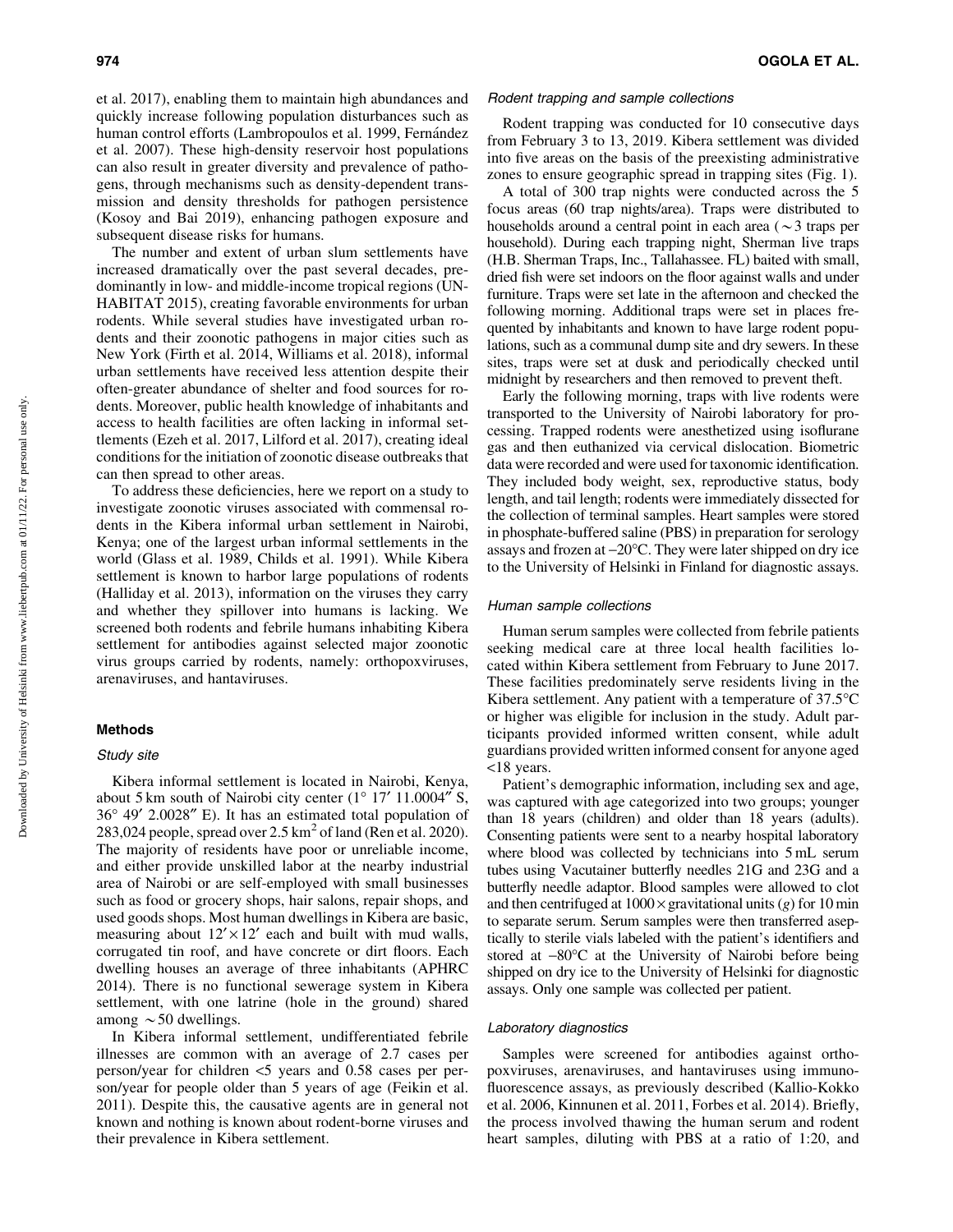

FIG. 1. Map of Kenya with the Kibera settlement and its preexisting administrative boundaries  $(1-5)$  used to define the five study zones. *Red circular points* indicate rodent trapping areas in each zone, and *black squares* indicate the three health care centers that were used for the collection of blood samples from febrile patients. For this map, a 30-meter DEM 2015 from SRTM was obtained from the Regional Centre for Mapping of Resource for Development, and Nairobi land use data (2010) were acquired from Columbia University's Center for Sustainable Urban Development. DEM, Digital Elevation Model; STRM, Shuttle Radar Topography Mission.

incubating with specific antigens, followed by several wash steps. Slides were dried and goat anti-human IgG and goat anti-mouse IgG conjugates were added to human and rodent samples, respectively. Slides were then incubated and washed again, and lastly, examined under a fluorescence microscope.

These assays are not virus-specific and cross-react with other closely related viruses. This is especially useful when we do not know which particular orthopoxvirus, arenavirus, or hantavirus, we are searching for in samples. Puumala orthohantavirus (PUUV) and Dobrava-Belgrade orthohantavirus (DOBV) represent different hantavirus serogroups, and by using assays for both of them, we can detect all possible rodent-borne hantaviruses. For arenaviruses, we used the lymphocytic choriomeningitis virus (LCMV) that cross-reacts with all Old-World arenaviruses, and so, we are not only detecting LCMV but any Old-World arenavirus as well. Similarly, cowpox virus is highly cross-reactive and was used to detect orthopoxviruses.

## Results

A total of 195 rodents were trapped and sampled, comprising 149 *Mus musculus* and 46 *Rattus rattus*. Although *Rattus norvegicus* is also known to be present in Kibera settlement, none was captured. Eight rodent blood samples were positive for anti-orthopoxvirus IgG antibodies; three *M. musculus* and five *R. rattus* representing seropositivity of 2.0% and 10.9%, respectively (Table 1). All rodents were seronegative for arenaviruses and hantaviruses.

The overall rodent seroprevalence for orthopoxviruses in Kibera urban settlement was 4.1% and varied among sites. Of the five focus areas, a communal dump in Lindi (zone 4) had the highest seroprevalence with 33.3% (3/9) positive, followed by households in the same area of 5.1% (2/39) (Table 2). No rodents with orthopoxvirus antibodies were detected in the two trapping zones (zone 2 and 3), despite relatively high sample numbers.

A total of 124 serum samples were collected from febrile patients and screened for the focus virus groups. Of these, 4 (3.2%) were seropositive for arenaviruses, 5 (4.8%) were seropositive for orthopoxviruses, and 10 (8.1%) were seropositive for hantaviruses (Table 3). Of hantaviruses, 4 (3.2%) were seropositive for DOBV-like viruses and 6 (4.8%) were seropositive for PUUV-like viruses. There was only one patient (male child) who was seropositive for more than one virus (LCMV and PUUV).

Seropositivity distribution across the health facilities varied; the Kibera Community Health Centre and the Ushirika Medical Clinic had relatively high orthopoxvirus and PUUVlike virus seroprevalence, while the Ushirika Medical Clinic and Kibera South Health Centre reported relatively high seroprevalence for DOBV-like virus (5.9%) and arenavirus (10.0%), respectively. A breakdown of positive results by patient sex and age group is available in Table 4.

# **Discussion**

Little is known about zoonotic viruses carried by rodents in urban slums in Africa and in other informal settlements across the world, despite high densities and close associations between humans and rodents in these settings and their potential to seed disease outbreaks that spread to other areas. Here we used serological assays to investigate evidence of

Table 1. Proportion of IgG Seropositive Rodents Captured in Kibera Informal Settlement in February 2019

| Host species  | <i>Orthopoxvirus</i> | Arenavirus | Hantavirus |  |
|---------------|----------------------|------------|------------|--|
| Mus musculus  | $3/149$ $(2.0\%)$    | 0/149      | 0/149      |  |
| Rattus rattus | $5/46$ (10.9%)       | 0/46       | 0/46       |  |
| Total         | $8/195(4.1\%)$       | 0/195      | 0/195      |  |

Total positive/total screened (percentage positive).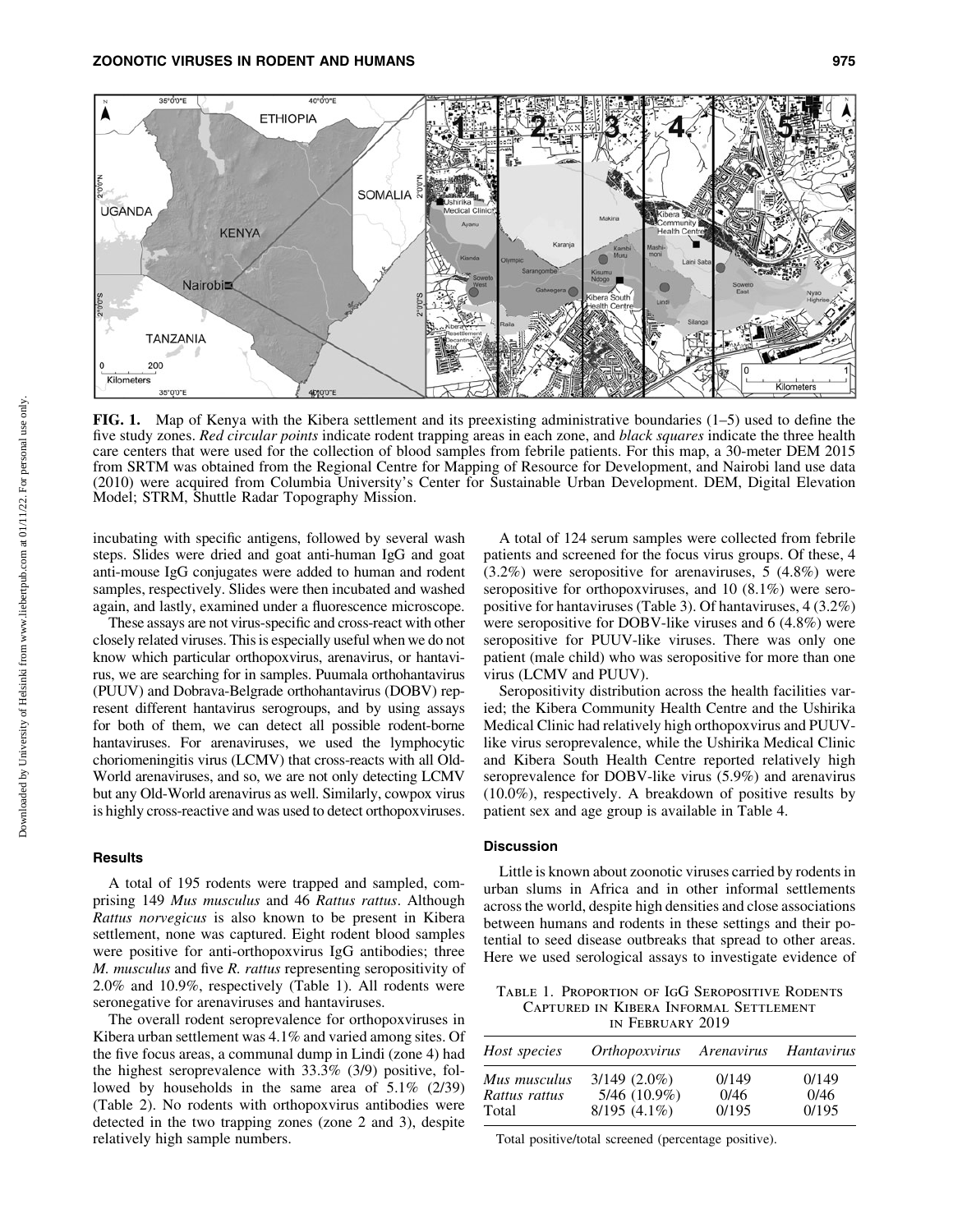| <i>Trapping sites</i> | Trapping zone | Other sites                      | Rattus rattus                     | Mus musculus                  | Total                             |
|-----------------------|---------------|----------------------------------|-----------------------------------|-------------------------------|-----------------------------------|
| Soweto West           |               |                                  | $1/24(4.2\%)$                     | $0/13$ $(0.0\%)$              | 1/37(2.7%)                        |
| Gatwekere             |               |                                  | $0/3$ $(0.0\%)$                   | $0/29(0.0\%)$                 | $0/32(0.0\%)$                     |
| Kisumu Ndogo          |               |                                  | $0/1$ $(0.0\%)$                   | $0/36(0.0\%)$                 | $0/37(0.0\%)$                     |
| Lindi                 |               | Communal dump site<br>Households | $3/8$ $(37.5\%)$<br>$1/8$ (12.5%) | $0/1$ (0.0%)<br>$1/31(3.2\%)$ | $3/9$ $(33.3\%)$<br>$2/39(5.1\%)$ |
| Soweto East           |               |                                  | $0/2$ $(0.0\%)$                   | $2/39(5.1\%)$                 | $2/41(4.9\%)$                     |

Table 2. Proportion of Seropositive Rodent Samples for Orthopoxviruses Across the Different Trapping Sites and Rodent Hosts in Kibera Informal Settlement

Total positive/total screened (percentage positive).

common rodent-borne zoonotic virus groups in humans and rodents. We report the presence of antibodies against all three virus groups—orthopoxviruses, arenaviruses, and hantaviruses—and also note mismatches between their presence in rodents and humans. These results highlight the risk that rodent-borne zoonotic viruses pose in informal urban settlements and the need for efforts to mitigate human exposure risks.

Our results show evidence of circulation of orthopoxviruses in both rodents and humans in Kibera urban settlement. The overall seroprevalence for orthopoxviruses in captured rodents and human patients was similar. However, clear differences were observed in rodent seroprevalence among sites, ranging from all negative to >30% positive (although sample numbers were sometimes low). These differences could be due to the trapping environment, with the only communal dump site trapped in Lindi (trapping zone 4) having particularly high prevalence. Both Lindi and Soweto West (zone 1) trapping sites, which had high seroprevalence of orthopoxviruses in rodents, also recorded high seroprevalence in human serum samples in the Kibera Community Health Centre and Ushirika Medical Clinic.

The difference in site seroprevalence is similar to studies by Lederman et al. (2007) in the Republic of Congo, where variation among people living in different villages was also observed. The seroprevalence in this study is roughly consistent with a study in the Democratic Republic of Congo, which reported 2% anti-orthopoxvirus antibodies in mammals in rural settings (Doty et al. 2017). Similarly, low human seroprevalence of orthopoxviruses has also been reported in a rural population serosurvey in Sierra Leone (1.3%) (MacNeil et al. 2011).

We detected antibodies against hantaviruses and arenaviruses in humans, but not in rodents. Our rodent trapping focused on urban settings where *M. musculus* and *R. rattus* dominate. However, it is possible that other rodent species not encountered in our study, but carry these viruses, are present at lower densities or in specific areas within the informal settlement. Another possible explanation is that residents of Kibera were exposed to these viruses outside of Kibera settlement.

Examples of such exposure opportunities include Tigray virus (TIGV), a hantavirus previously reported in East Africa from Ethiopian white-footed mouse (Meheretu et al. 2012), two novel hantaviruses, Kilimanjaro virus (KMJV) and Uluguru virus (ULUV), that were detected in Tanzanian shrews (Kang et al. 2014), and a sister lineage of Sangassou virus that was detected from the African wood mouse in Kenya (Těšíková et al. 2017). Similarly, a survey of rodent-borne viruses in 2016 reported a novel arenavirus in *Grammomys macmillan* rodents that were trapped in Kitale, western Kenya (Onyuok et al. 2019). Many Kibera residents originate from the western parts of Kenya (Amis 1984) and therefore might have been exposed to viruses when they travel to visit family members and friends in the rural villages.

The observed reaction of human serum samples to PUUV hantavirus and DOBV-Belgrade hantavirus is an indication of exposure to multiple different African hantaviruses since no samples positive to one hantavirus type also reacted to the other. Although our study reports seroprevalence of hantaviruses in urban slums, the seroprevalence is within the range of those previously reported in human population-based surveys in close proximity to national parks in both Côte d'Ivoire (3.9%) and the Democratic Republic of Congo (2.4%) (Witkowski et al. 2015). In contrast, our seroprevalence was higher than levels reported in Guinea (1.2%) and South Africa (1.0%) (Klempa et al. 2010, Witkowski et al. 2014).

Although sample numbers were small, our study also identified demographic-based trends for hantavirus disease epidemiology that could suggest disparity in infection risk; consistent with studies in the Netherlands and Brazil (Sane et al. 2014, Vieira et al. 2016), we identified more infected

Table 3. Seroprevalence of Rodent-Borne Zoonoses in Patients Attending Health Care Facilities in Kibera Informal Settlement from February to June 2017

|                                |                      |                | <i>Hantavirus</i> |                 |  |
|--------------------------------|----------------------|----------------|-------------------|-----------------|--|
| Health care facility           | <i>Orthopoxvirus</i> | Arenavirus     | <b>DOBV</b>       | <i>PUUV</i>     |  |
| Kibera Community Health Centre | 3/53(5.7%)           | $1/53(1.9\%)$  | $0/53(0.0\%)$     | $4/53$ $(7.5%)$ |  |
| Ushirika Medical Clinic        | $3/51(5.9\%)$        | $1/51(2.0\%)$  | $3/51(5.9\%)$     | $2/51(3.9\%)$   |  |
| Kibera South Health Centre     | $0/20$ $(0.0\%)$     | $2/20$ (10.0%) | $1/20(5.0\%)$     | $0/20(0.0\%)$   |  |
| Total                          | $6/124(4.8\%)$       | $4/124(3.2\%)$ | $4/124(3.2\%)$    | $6/124(4.8\%)$  |  |

DOBV, Dobrava-Belgrade orthohantavirus; PUUV, Puumala orthohantavirus.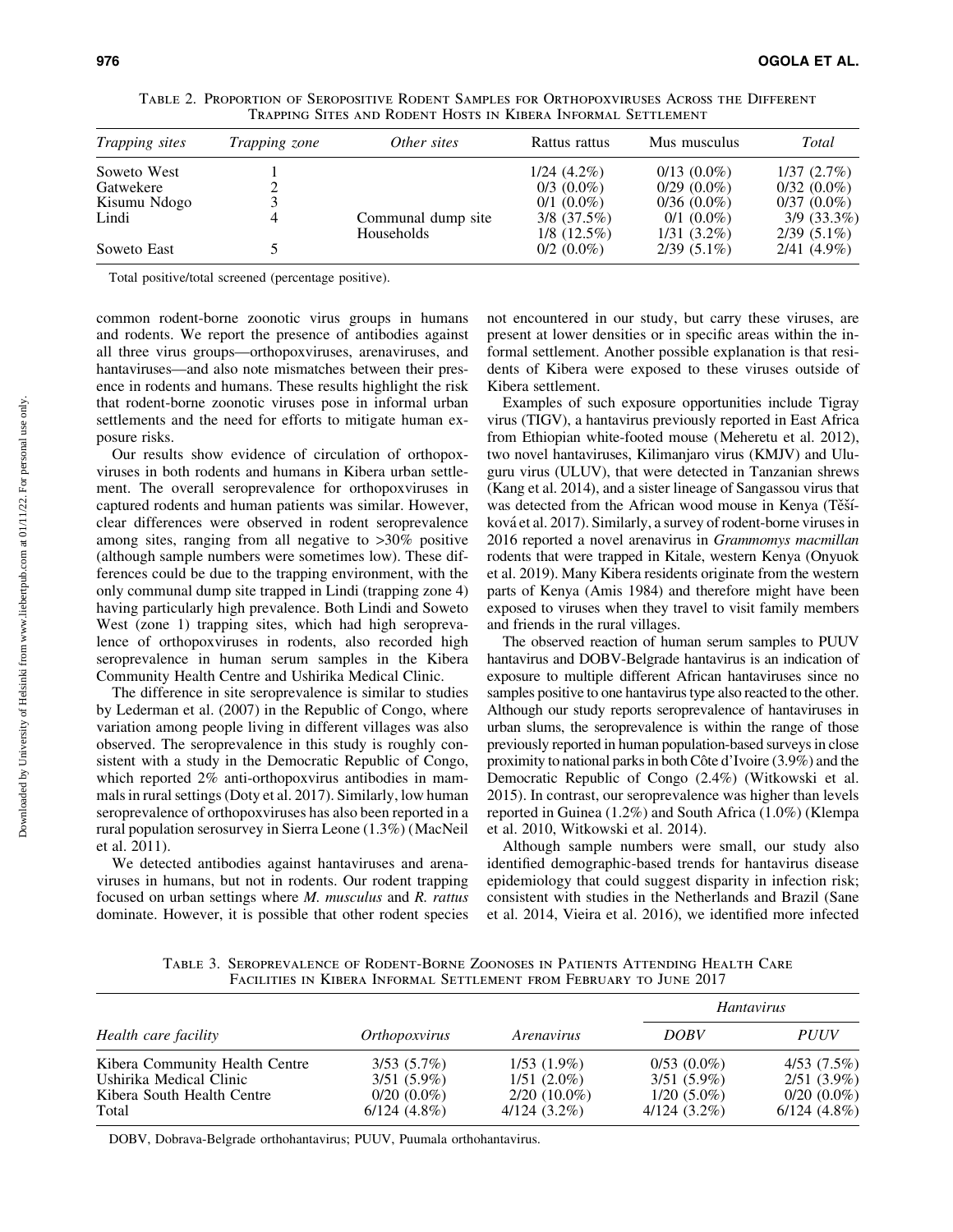| TABLE 4. SEROPREVALENCE OF RODENT-BORNE ZOONOSES AMONG PATIENTS ATTENDING HEALTH CARE |
|---------------------------------------------------------------------------------------|
| FACILITIES IN KIBERA INFORMAL SETTLEMENT SEGREGATED BY AGE AND SEX                    |

|                               |                                |                                |                                |                                | <i>Hantavirus</i>              |                                |                               |                                |
|-------------------------------|--------------------------------|--------------------------------|--------------------------------|--------------------------------|--------------------------------|--------------------------------|-------------------------------|--------------------------------|
|                               | Arenavirus                     |                                | Orthopoxvirus                  |                                | <b>DOBV</b>                    |                                | <b>PUUV</b>                   |                                |
| Age                           | Adult                          | Children                       | Adult                          | Children                       | Adult                          | Children                       | Adult                         | Children                       |
| Positive<br>Negative<br>Total | $1(2.1\%)$<br>46 (97.9%)<br>47 | $3(3.8\%)$<br>74 (96.2%)       | $3(6.3\%)$<br>44 (93.8%)<br>47 | $3(3.8\%)$<br>74 (96.2%)       | $2(4.2\%)$<br>45 (95.8)<br>47  | $2(2.6\%)$<br>75 (97.4%)<br>77 | $1(2.1\%)$<br>46 (97.9)<br>47 | $5(6.4\%)$<br>72 (93.6%)<br>77 |
| Sex                           | Male                           | Female                         | Male                           | Female                         | Male                           | Female                         | Male                          | Female                         |
| Positive<br>Negative<br>Total | $1(1.8\%)$<br>54 (98.2%)<br>55 | $3(4.5\%)$<br>66 (95.7%)<br>69 | $3(5.6\%)$<br>52 (94.7%)<br>55 | $3(4.5\%)$<br>66 (95.7%)<br>69 | $1(1.8\%)$<br>54 (98.2%)<br>55 | $3(4.5\%)$<br>66 (95.7%)<br>69 | $1(1.8\%)$<br>54 (98.2)<br>55 | 5(7.8%)<br>64 (92.8%)<br>69    |

females than males, which could be linked to occupation (Vieira et al. 2016). Clearly, more research is needed to provide stronger insights into the role of gender on infection risk in Kibera informal settlement and other urban slums.

The serological evidence of orthopoxviruses in rodents and orthopoxviruses, arenaviruses, and hantaviruses in humans, but no reported diseases in the study population, is an indication that zoonotic rodent-borne human illnesses may be occurring but are not reported or detected. For example, it is suggested that hantavirus infections may not be diagnosed in sub-Saharan Africa due to weak surveillance, lack of laboratory capacity, lack of disease awareness among clinicians and because symptoms of hantavirus might overlap with those of other common febrile illnesses (Klempa et al. 2010, Witkowski et al. 2014). All these factors worsen the burden of undifferentiated febrile illnesses in these settings (Feikin et al. 2011) leading to underestimation of rodent-borne pathogens. Previous studies have also documented the presence of Leptospira and Bartonella species among rodents in Kibera informal settlement (Halliday et al. 2013), increasing the zoonotic risks among the residents.

# **Conclusion**

Although the serological assay results reported here do not identify the specific viral species due to broad crossreactivity, this study provides strong evidence for infection by orthopoxviruses, arenaviruses, and hantaviruses in humans and in commensal rodents in one of the largest urban informal settlements in the world. This research highlights the risks rodent-borne viruses pose to humans in urban slum settlements in low- and middle-income countries, and more generally, the potential for informal urban settlements as a source of zoonotic disease outbreaks that can spread to other areas.

# Ethics Statement

The research was conducted under permits from Kenyatta National Hospital-University of Nairobi Ethics and Research Committee (permit No. P707/11/2015), Biosafety, Animal Use and Ethics Committee-University of Nairobi (permit No. FVM BAUEC/2018/180), and the National Commission for Science, Technology and Innovation (permit No. NACOS-TI/P/18/76501/22243). This study was approved by the University of Arkansas IACUC committee.

## Acknowledgments

We thank Joseph Ondieki and the village elders in Kibera for their participation as guides during the rodent field sampling in Kibera. We also thank the staff of Ushirika Medical Centre, Amref Kibera Community Health Centre, and Kibera South Health Centre. We are also indebted to all the people of Kibera informal settlement who participated in the research. We also thank the technical staff at the Department of Veterinary Pathology, Microbiology and Parasitology, University of Nairobi, Kenya, for assistance during sample taking from the rodents and the Chairman of the same department for allowing use of the laboratory facilities for this work.

### Authors' Contributions

J.G.O., K.M.F., T.S., O.V., M.M., and P.N. designed the human and rodent sampling. J.G.O., K.M.F., T.S., M.M., O.A., and P.N. performed fieldwork. R.U. prepared the map of the study site. J.G.O., H.A., and E.K. performed the serological analysis. J.G.O. drafted the article. All authors contributed to the revisions and approved the final version.

## Author Disclosure Statement

The authors declare no conflict of interests.

## Funding Information

Funding for this study was provided by the Finnish Cultural Foundation, the Jenny and Antti Wihuri Foundation, the Academy of Finland (grant No. 318726), Helsinki University Hospital Funds, the Jane and Aatos Erkko Foundation, and the Arkansas Biosciences Institute, and NSF grant DEB 1911925.

## References

- African Population and Health Research Center (APHRC). Population and health dynamics in Nairobi's informal settlements: report of the Nairobi Cross-sectional Slums Survey (NCSS) 2012. Nairobi: APHRC, 2014:212.
- Amis P. Squatters or tenants: the commercialization of unauthorized housing in Nairobi. World Dev 1984; 12:87–96.
- Battersby S, Hirschhorn RB, Amman BR. Commensal rodents. In: Bonnefoy X, Kampen H, Sweeney K, eds. *Public Health Significance of Urban Pests.* Copenhagen: World Health Organization, 2008:387–419.